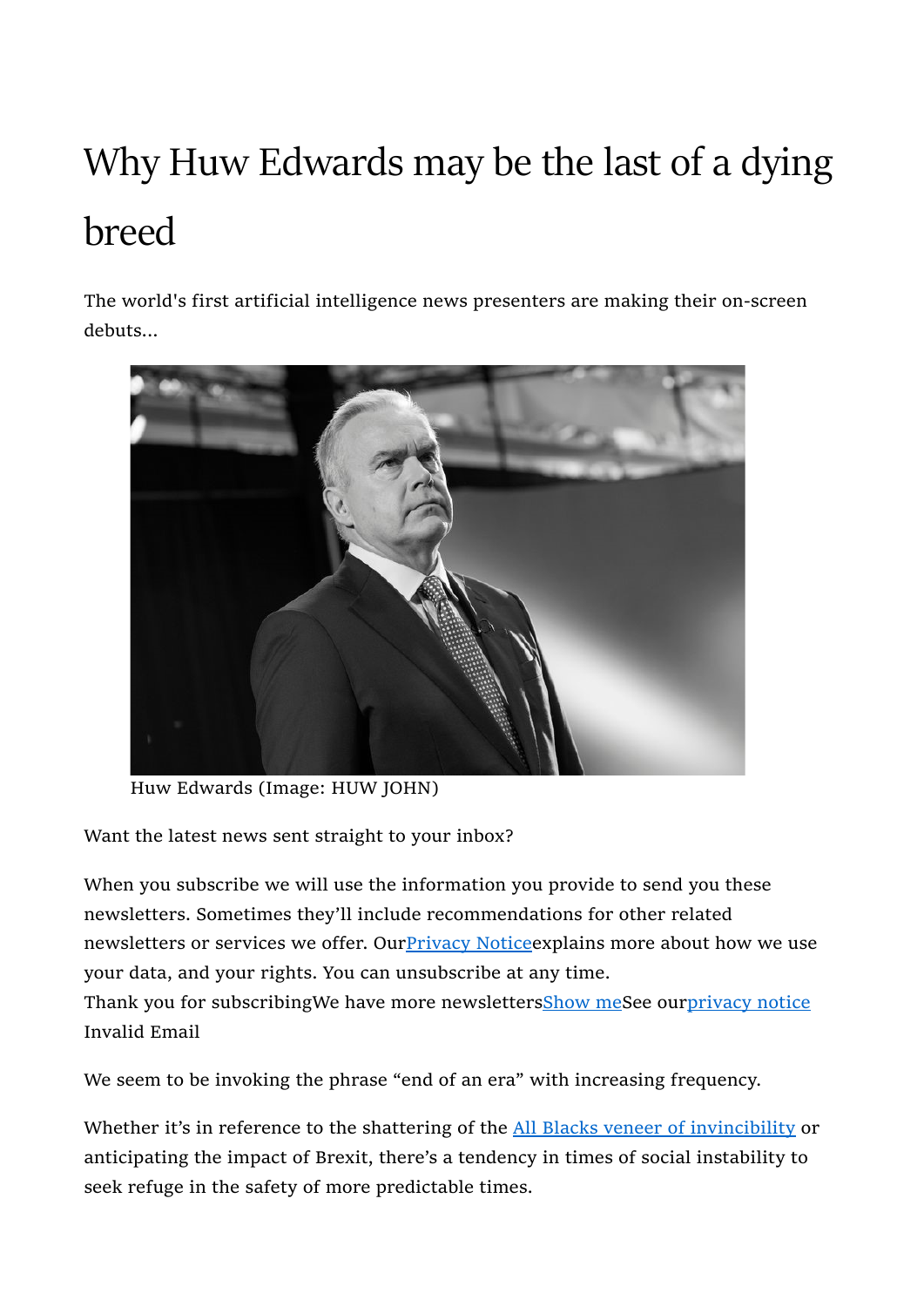Perhaps this is why there was such an outpouring of nostalgia and warm hearted appreciation when it was announced last weekend that former BBC newsreader, Richard Baker, had died aged 93.

Baker, who introduced the first bulletin to be broadcast on BBC television, reportedly ended his days entertaining fellow residents at his retirement home. He would, according to the BBC's own obituary, read all the newspapers and cut out the interesting headlines.

Then, at Six O'clock, he would read them aloud to his companions over supper.

Baker was, of course, the product of an era when the authority and objectivity of BBC journalists were rarely challenged.

A man from a modest background (his father was a plasterer), he actually enjoyed richly varied broadcasting career. He presented Radio 4's Start the Week, These You Have Loved and Your Hundred Best Tunes. He also narrated the children's television programmes, Mary, Mungo and Midge and Teddy Edwards.

But it was as a newsreader, along with his colleagues Kenneth Kendall and Robert Dougal, that Baker cemented his place in the nation's consciousness.

These were trusted, respected figures who were physical representations of the BBC's reputation for honesty, decency and truth. Whether or not you consider the BBC worthy of such a reputation is, in this case, beside the point. These were much more deferential times and the opportunities for dissent were severely limited.

I wonder if Huw Edwards or Fiona Bruce will be afforded the same respectful reverence when they (hopefully not for many, many years yet) utter their final "goodnights"?

It remains to be seen, because, as the newly released Ipsos Mori Veracity index reveals, though a healthy 62% of respondents replied "yes" when asked if they trusted television newsreaders, that figure is down 5% on last year.

Which is interesting on a number of levels, especially when you consider that in the same survey journalists registered only 26% approval.

As Michael Crick, the tenacious door-stepping political correspondent of Channel 4 News put it on Twitter: "Who do the public think writes what the newsreaders read?"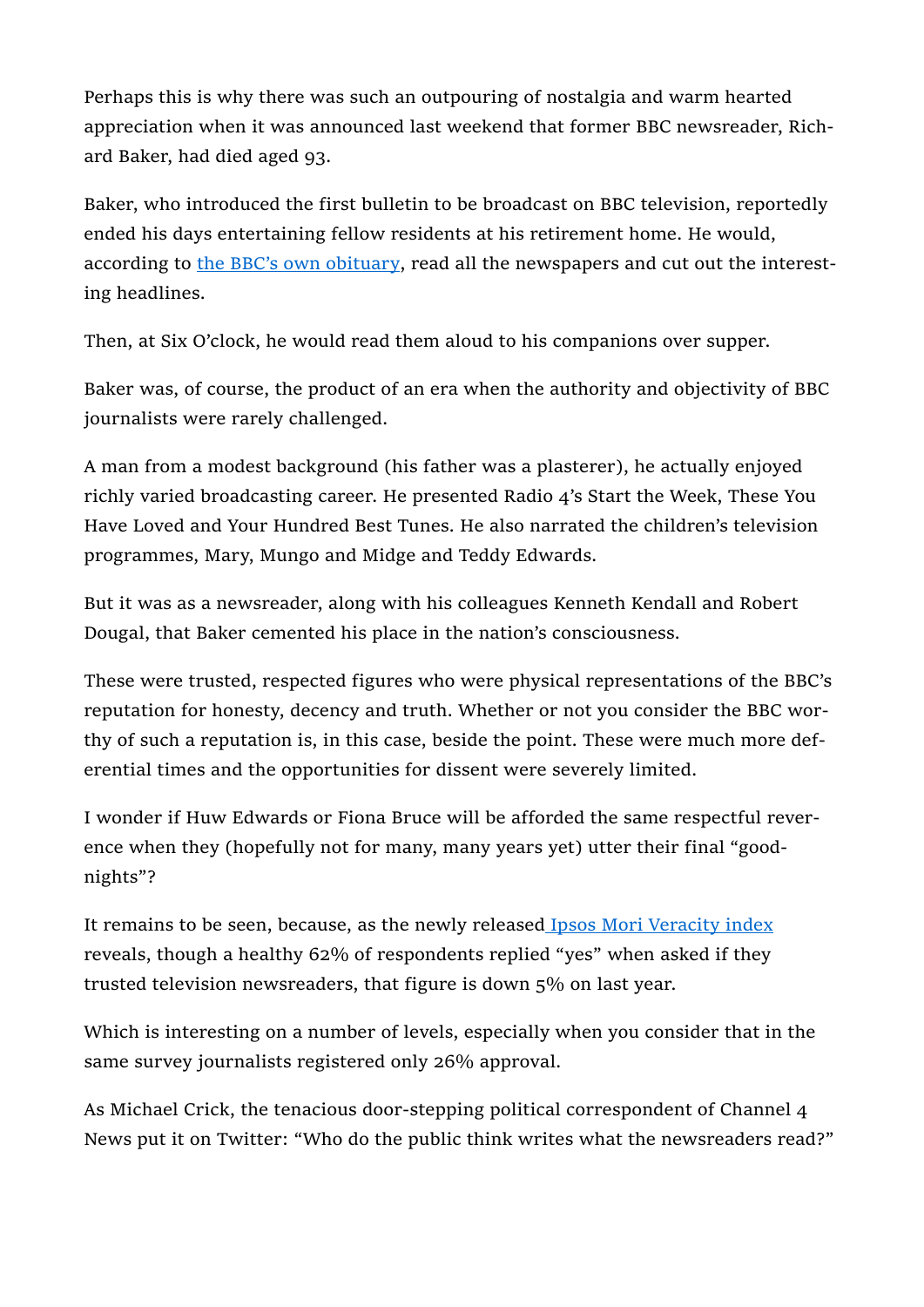But though Crick was upbraided slightly by ITV newscaster Alastair Stewart, who not unreasonably pointed out that he wrote a fair bit of what he read, newsreaders are now seen in some circles as people who earn ridiculously large amounts of money for doing little more than reading out loud.

It is a view which, however unfair and untrue, is held by some of the people who were the faces of BBC news in the 1980s.

In 2005 Michael Buerk told an audience at the Hay-on-Wye literary festival that news reading is "the only job which actually requires no talent at all" whilst John Humphrys has been similarly disparaging, saying: "Doing TV news reading is the easiest job I have ever done. You get a great deal of money, you have very little work to do and you don't need a brain."

These may be the views of entitled, opinionated men and their flippant comments certainly don't seem to reflect the work of Edwards, Raworth or Bruce whose contracts with the BBC require that they do a lot more than simply read an autocue – which, as an obvious matter of fact, is a skill that does require a brain.

As Edwards has put it: "If you are a presenter, certainly on the BBC News channel, you are a journalist who happens to be presenting, that's how I put it. There's a lot of writing and a lot of editorial activity before you get to the studio."

As an audience we also measure the worth of news reader beyond their ability to articulate a script.

As I have written before - see here - in this fragmented, ever-changing media environment of hyper information we need the "crafted bulletins" compiled by experts who provide a range of news.

Edwards, Bruce or Jon Snow are recognisable figures and although the past few years have seen the decline of television as the single most widely used source of news, according to the most recent Ofcom report it's still the most popular platform, used by 69% of adults. In that sense it is about trust.

And what would it be like without them? We may not have wait too long to find out.

Earlier this month, at the fifth World Internet Conference in China, the world's first artificial intelligence (AI) news presenters made their debuts. The anchors have male images with a voice, facial expressions and the actions of a real person.